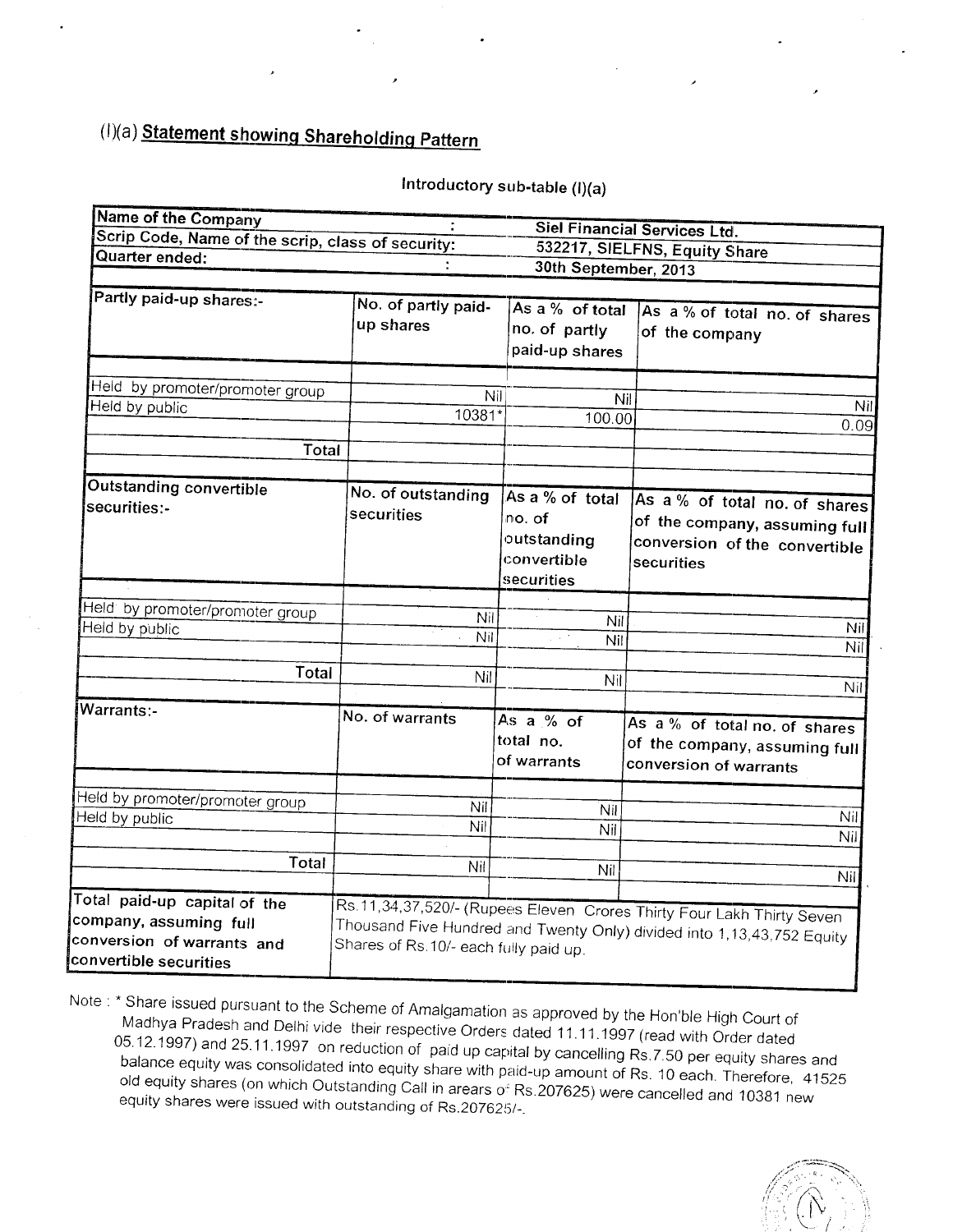|              |                                                                               |                        |                                     |                  | <b>Statement Showing Shareholding Pattern</b>                               |                |                |                                                                              |           |           |                                           |
|--------------|-------------------------------------------------------------------------------|------------------------|-------------------------------------|------------------|-----------------------------------------------------------------------------|----------------|----------------|------------------------------------------------------------------------------|-----------|-----------|-------------------------------------------|
| gory<br>code | Cate - Category of shareholder                                                | of<br>sharehol<br>ders | Number<br>Total number<br>of shares |                  | Table $(I)(a)$<br>Number of<br>shares held<br>in de<br>materialized<br>form |                |                | <b>Total shareholding</b><br>as a percentage of<br>total number of<br>shares |           |           | Shares Pledged or otherwise<br>encumbered |
| (1)          | (11)                                                                          |                        |                                     |                  |                                                                             |                | As a           | As a<br>percentag percenta<br>e of (A+B) ge of<br>$(A+B+C)$                  |           | of shares | Number   As a percentage                  |
| (A)          |                                                                               | (III)                  |                                     | (IV)             | (V)                                                                         |                | (VI)           | (VII)                                                                        |           | (VIII)    | (IX)=(VIII)/(IV)*100                      |
|              | Shareholding of Promoter and Promoter Group                                   |                        |                                     |                  |                                                                             |                |                |                                                                              |           |           |                                           |
| (1)          | Indian                                                                        |                        |                                     |                  |                                                                             |                |                |                                                                              |           |           |                                           |
|              | (a) Individuals/ Hindu Undivided Family                                       |                        |                                     |                  |                                                                             |                |                |                                                                              |           |           |                                           |
|              | (b) Central Government/ State Government(s)                                   |                        |                                     |                  |                                                                             |                |                |                                                                              |           |           |                                           |
|              | (c) Bodies Corporate                                                          |                        |                                     |                  |                                                                             |                |                |                                                                              |           |           |                                           |
|              |                                                                               |                        | 3                                   | 10613382         |                                                                             | $\overline{O}$ | 93.56          |                                                                              | 93.56     | 0         |                                           |
|              | (d) Financial Institutions/ Banks                                             |                        |                                     |                  |                                                                             |                |                |                                                                              |           |           | 0.00                                      |
|              | (e) Any Other (specify)                                                       |                        |                                     |                  |                                                                             |                |                |                                                                              |           |           |                                           |
| $\sqrt{2}$   | Sub-Total (A)(1)                                                              |                        | 31                                  | 10613382         |                                                                             | 0              | 93.56          |                                                                              |           |           |                                           |
|              | Foreign                                                                       |                        |                                     |                  |                                                                             |                |                |                                                                              | 93.56     | $\Omega$  | 0.00                                      |
|              | Individuals (Non-Resident Individuals/ Foreign<br>individuals)                |                        |                                     |                  |                                                                             |                |                |                                                                              |           |           |                                           |
|              | (b) Bodies Corporate                                                          |                        |                                     |                  |                                                                             |                |                |                                                                              |           |           |                                           |
|              | (c) Institutions                                                              |                        |                                     |                  |                                                                             |                |                |                                                                              |           |           |                                           |
|              | (d) Any Other (specify)                                                       |                        |                                     |                  |                                                                             |                |                |                                                                              |           |           |                                           |
|              | Sub-Total (A)(2)                                                              |                        |                                     |                  |                                                                             |                |                |                                                                              |           |           |                                           |
|              | Total Shareholding of Promoter and Promoter                                   |                        |                                     |                  |                                                                             |                |                |                                                                              |           |           |                                           |
|              | Group $(A) = (A)(1)+(A)(2)$                                                   |                        | 3                                   | 10613382         |                                                                             | 0              | 93.56          | 93.56                                                                        |           | $\theta$  | 0.00                                      |
| (B)          | Public shareholding                                                           |                        |                                     |                  |                                                                             |                |                |                                                                              |           |           |                                           |
| (1)          | Institutions                                                                  |                        |                                     |                  |                                                                             |                |                | $\mathcal{L}^{(1)}$                                                          | <b>NA</b> |           | NA.                                       |
|              | (a) Mutual Funds/ UTI                                                         |                        |                                     |                  |                                                                             |                |                |                                                                              | <b>NA</b> |           | <b>NA</b>                                 |
|              | (b) Financial Institutions/ Banks                                             | $\mathbf{1}$           |                                     |                  |                                                                             |                |                |                                                                              |           |           |                                           |
|              | (c) Central Government/ State Government(s)                                   |                        |                                     | 50               |                                                                             | 0              | 0.00           | 0.00                                                                         |           |           |                                           |
|              | (d) Venture Capital Funds                                                     |                        |                                     |                  |                                                                             |                |                |                                                                              |           |           |                                           |
|              | (e) Insurance Companies                                                       |                        |                                     |                  |                                                                             |                |                |                                                                              |           |           |                                           |
|              | (f) Foreign Institutional Investors                                           |                        |                                     |                  |                                                                             |                |                |                                                                              |           |           |                                           |
|              | (g) Foreign Venture Capital Investors                                         |                        |                                     |                  |                                                                             |                |                |                                                                              |           |           |                                           |
|              | (h) Any Other (Foreign Banks)                                                 |                        |                                     |                  |                                                                             |                |                |                                                                              |           |           |                                           |
|              | $Sub-Total(B)(1)$                                                             |                        |                                     |                  |                                                                             |                |                |                                                                              |           |           |                                           |
|              | Non-institutions                                                              | $\mathbf{1}$           |                                     | 50               |                                                                             | 0              | 0.00           | 0.00                                                                         |           |           |                                           |
|              |                                                                               |                        |                                     |                  |                                                                             |                |                |                                                                              | NA        | NA        |                                           |
|              | (a) Bodies Corporate                                                          | 68                     |                                     | 61425            | 8625                                                                        |                | 0.54           | 0.54                                                                         |           |           |                                           |
|              | (b) Individuals -                                                             |                        |                                     |                  |                                                                             |                |                |                                                                              |           |           |                                           |
|              | i. Individual shareholders holding nominal share                              | 18147                  |                                     | 617020           | 26030                                                                       |                | 5.44           | 5.44                                                                         |           |           |                                           |
|              | capital up to Rs.1 Lakh.<br>ii. Individual shareholders holding nominal share |                        |                                     |                  |                                                                             |                |                |                                                                              |           |           |                                           |
|              | capital in excess of Rs. 1 lakh.                                              |                        |                                     |                  |                                                                             |                |                |                                                                              |           |           |                                           |
| (c)          | Any Other (NRIs)                                                              | 1847                   |                                     | 51875            |                                                                             |                |                |                                                                              |           |           |                                           |
|              | Sub-Total (B)(2)                                                              | 20062                  |                                     |                  | 50                                                                          |                | 0.46           | 0.46                                                                         |           |           |                                           |
|              | Total Public Shareholding (B)= (B)(1)+(B)(2)                                  | 20063                  |                                     | 730320<br>730370 | 34705                                                                       |                | 6.44           | 6.44                                                                         |           |           |                                           |
|              | TOTAL (A)+(B)                                                                 | 20066                  |                                     | 11343752         | 34705<br>34705                                                              |                | 6.44<br>100.00 | $6.44$ NA                                                                    |           | <u>NA</u> |                                           |
|              | Shares held by Custodians and against which                                   |                        |                                     |                  |                                                                             |                |                | 100.00                                                                       |           |           |                                           |
|              | Depository Receipts have been issued                                          |                        |                                     |                  |                                                                             | NA)            |                |                                                                              | NA)       | <b>NA</b> |                                           |
|              |                                                                               |                        |                                     |                  |                                                                             |                |                |                                                                              |           |           |                                           |
|              | Promoter and Promoter group                                                   |                        |                                     |                  |                                                                             |                |                |                                                                              |           |           |                                           |
| Public       |                                                                               |                        |                                     |                  |                                                                             |                |                |                                                                              |           |           |                                           |
|              |                                                                               |                        |                                     |                  |                                                                             |                |                |                                                                              |           |           |                                           |
|              | GRAND TOTAL (A)+(B)+(C)                                                       | 20066                  |                                     |                  |                                                                             |                |                |                                                                              |           |           |                                           |
|              |                                                                               |                        | 11343752                            |                  | 34705 NA                                                                    |                |                | 100.00                                                                       |           |           |                                           |

.

 $\ddot{\phantom{0}}$ 

 $\cdot$ 

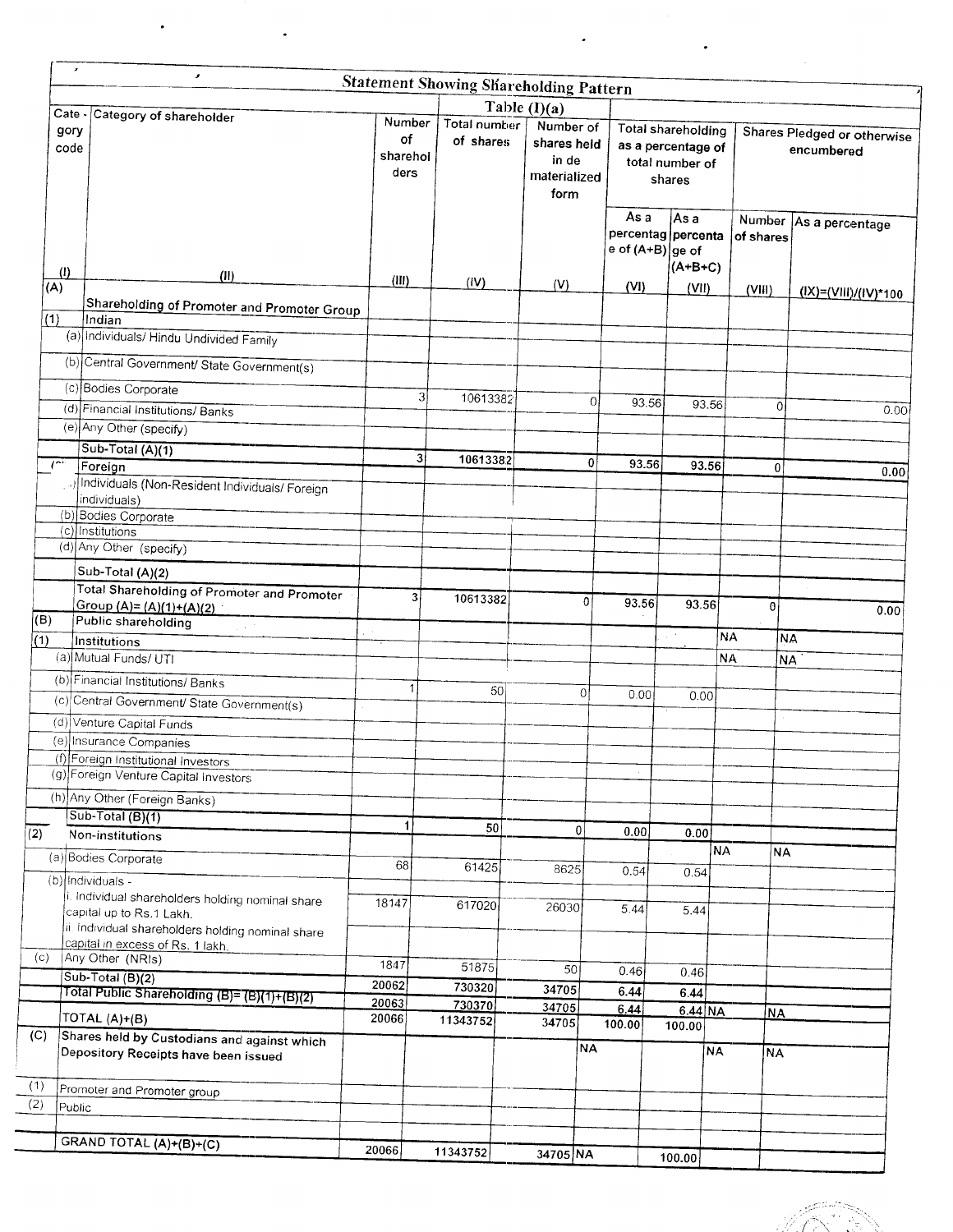(1)(b) Statement showing holding of securities (1 luding shares, warrants, convertible securit 10 of persons belonging to the

 $\bullet$ 

| $\overline{\mathbf{s}}$ : | Name of the shareholder                                         | Details of Shares hel        | $\overline{\mathbf{C}}$                      |                    | Encumbered shares (*)              |                                                                                         | Details of warrants              |                                                                                     |                                                      |                                                                     |                                |
|---------------------------|-----------------------------------------------------------------|------------------------------|----------------------------------------------|--------------------|------------------------------------|-----------------------------------------------------------------------------------------|----------------------------------|-------------------------------------------------------------------------------------|------------------------------------------------------|---------------------------------------------------------------------|--------------------------------|
|                           |                                                                 |                              |                                              |                    |                                    |                                                                                         |                                  |                                                                                     |                                                      | convertible<br>Details of                                           | Total shares                   |
|                           |                                                                 |                              |                                              |                    |                                    |                                                                                         |                                  |                                                                                     |                                                      | securities                                                          | (including                     |
|                           |                                                                 |                              |                                              |                    |                                    |                                                                                         |                                  |                                                                                     |                                                      |                                                                     | underlying shares              |
|                           |                                                                 |                              |                                              |                    |                                    |                                                                                         |                                  |                                                                                     |                                                      |                                                                     | assuming full                  |
|                           |                                                                 |                              |                                              |                    |                                    |                                                                                         |                                  |                                                                                     |                                                      |                                                                     | conversion of                  |
|                           |                                                                 |                              |                                              |                    |                                    |                                                                                         |                                  |                                                                                     |                                                      |                                                                     | <b>Warrants</b> and            |
|                           |                                                                 |                              |                                              |                    |                                    |                                                                                         |                                  |                                                                                     |                                                      |                                                                     | convertible                    |
|                           |                                                                 |                              |                                              |                    |                                    |                                                                                         |                                  |                                                                                     |                                                      |                                                                     | securities) as a $\frac{9}{6}$ |
|                           |                                                                 |                              |                                              |                    |                                    |                                                                                         |                                  |                                                                                     |                                                      |                                                                     | of diluted share               |
|                           |                                                                 | Number of                    | As a $\%$                                    | ż.                 |                                    |                                                                                         |                                  |                                                                                     |                                                      |                                                                     | capital                        |
|                           |                                                                 | shares held                  | of grand<br>$(A) + (B) + (C) + (C)$<br>total |                    | percenta<br>As a<br>$\mathbf{g}_0$ | of grand<br>As a $\%$<br>$(A)+(B)$<br>$+$ (C) of<br>clause<br>(I)(a)<br>$sub-$<br>total | warrants<br>Number<br>held<br>Jo | warrants securitie<br>number<br>As a $\%$<br>of the<br>same<br>total<br>class<br>Jo | Number<br>converti<br>ble<br>held<br>JO<br>$\bullet$ | securitie<br>converti<br>number<br>As a %<br>total<br>ble<br>đ<br>Ø | ø                              |
| ż.                        |                                                                 |                              |                                              |                    |                                    |                                                                                         |                                  |                                                                                     |                                                      | of the<br>same                                                      |                                |
|                           | 1 MAWANA SUGARS LIMITED<br>$\mathcal{E}$                        | (III)                        | S                                            | ξ                  | $(-(10)(0)-1)$                     | <b>SE</b>                                                                               | (NN)                             |                                                                                     |                                                      | class                                                               |                                |
|                           | 2 MAWANA SUGARS LIMITED                                         | $\overline{100}$<br>10613182 | 93.56<br>0.00                                | $\circ$<br>$\circ$ | 0.00                               | 0.00                                                                                    | ō                                | $\overline{0.00}$<br>$\otimes$                                                      | $\overline{0.00}$<br>8                               | ⊂<br>$\mathcal{\widetilde{S}}$                                      | 0613182<br>E)                  |
|                           | LIMITED<br>3 MAWANA SUGARS                                      | 100                          | 0.00                                         | $\circ$            | 0.00<br>0.001                      | 0.00                                                                                    | $\circ$                          | 0.00                                                                                | 0.00                                                 | $\circ$                                                             | 100                            |
|                           |                                                                 |                              |                                              |                    |                                    | 0.00                                                                                    | $\circ$                          | 0.00                                                                                | 0.00                                                 | 0                                                                   | $\overline{100}$               |
|                           | TOTAL                                                           | 10613382                     | 93.56                                        | $\circ$            | 0.001                              | 0.00                                                                                    | 0                                |                                                                                     |                                                      |                                                                     |                                |
|                           | $\tilde{a}^*$ ) The term "encumbrance" has the same $\tilde{a}$ |                              |                                              |                    |                                    |                                                                                         |                                  | 0.00                                                                                | 0.00                                                 | 0                                                                   | 10613382                       |

\*) The term "encumbrance" has the same meaning as assigned to it in regulation 28(3) of the SAST Regulations, 2011

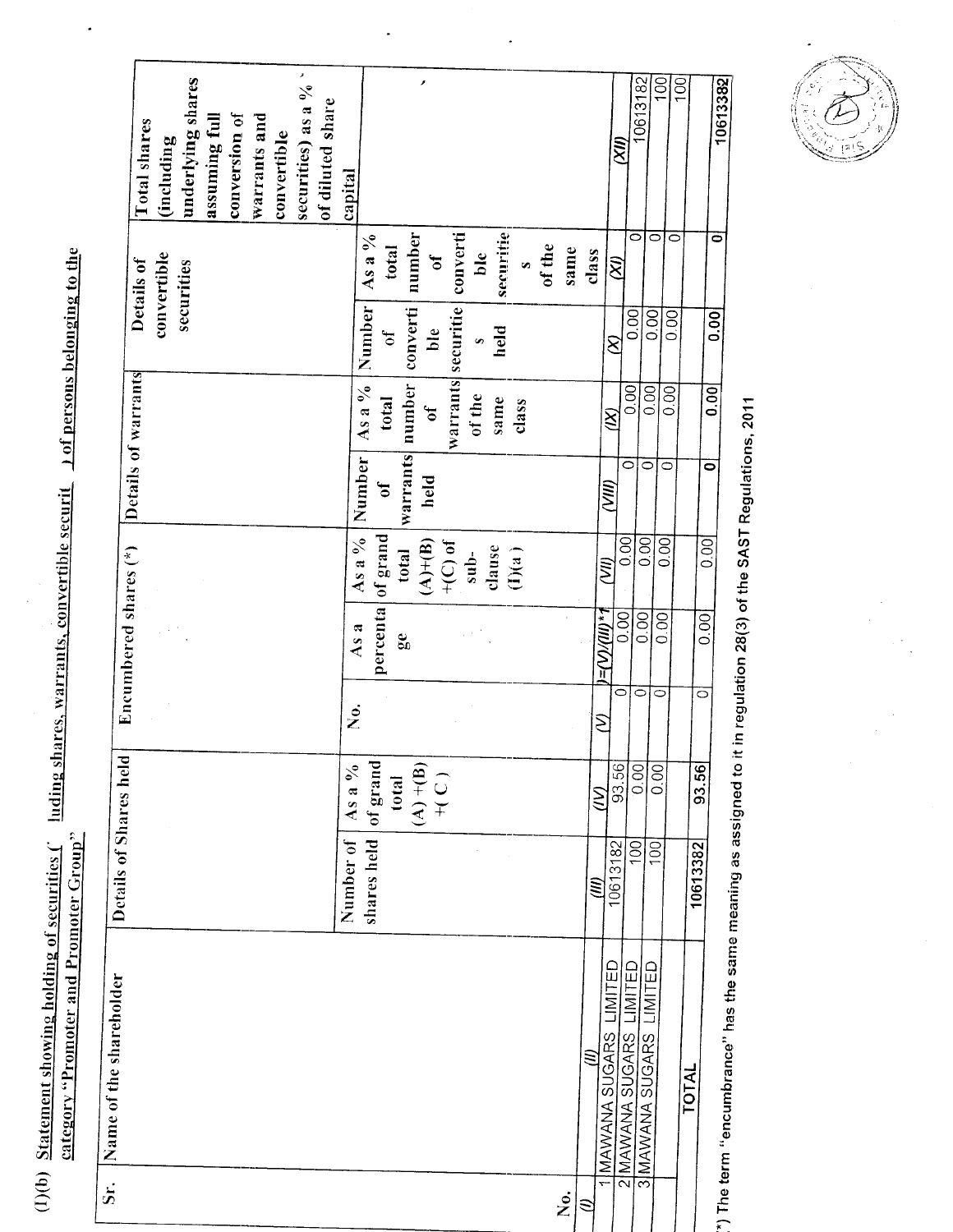(1)(c)(i) Statement showing holding of securities (inc ang shares, warrants, convertible securities) of perso, aelonging to the category "Public" and holding more than 1% of the total number of shares

| Number of Shares as a percentage $\frac{\text{Details of warrans}}{\text{As a } \frac{96}{6}}$ Details of convertible Total shares (including) shares held of total number of shares Number $\frac{\text{As a } \frac{96}{6}}{\text{Number of } \frac{\text{96 w.r.t.}}{\text{Number of } \frac{\text{96 w.r.t.}}{\text{where}}}$ underly<br>as a % of diluted share<br>convertible securities)<br>assuming full<br>conversion of<br>warrants and<br>capital |                |
|--------------------------------------------------------------------------------------------------------------------------------------------------------------------------------------------------------------------------------------------------------------------------------------------------------------------------------------------------------------------------------------------------------------------------------------------------------------|----------------|
| convertibl<br>securities<br>the same<br>class<br>ć                                                                                                                                                                                                                                                                                                                                                                                                           |                |
| number securities number of<br>convertible total<br>held                                                                                                                                                                                                                                                                                                                                                                                                     |                |
| warrants<br>the same<br>total<br>class<br>ð                                                                                                                                                                                                                                                                                                                                                                                                                  |                |
|                                                                                                                                                                                                                                                                                                                                                                                                                                                              |                |
| $(A)+(B)+(C)$ indicated in  warrants<br>Statement at para (I)(a) held<br>$\{i.e., Grand Total$   of<br>above}                                                                                                                                                                                                                                                                                                                                                | NOT APPLICABLE |
|                                                                                                                                                                                                                                                                                                                                                                                                                                                              |                |
| Name of the shareholder                                                                                                                                                                                                                                                                                                                                                                                                                                      |                |
| Sr. No.                                                                                                                                                                                                                                                                                                                                                                                                                                                      | <b>INTOT</b>   |

(1)(c)(ii) Statement showing holding of securities (including shares, warrants, convertible securities) of persons (together with PAC) belonging to the category "Public" and holding more than 5% of the total number of shares of the company

|         |                | <b>Total shares</b>                                                           | (including                              | underlying                | shares                          | assuming full      | conversion of                      | warrants and | convertible | securities) as a | % of diluted |                |              |  |
|---------|----------------|-------------------------------------------------------------------------------|-----------------------------------------|---------------------------|---------------------------------|--------------------|------------------------------------|--------------|-------------|------------------|--------------|----------------|--------------|--|
|         |                |                                                                               |                                         | total<br>convertible      | number   securities   number of | convertibl<br>held |                                    | securities   | of the      | same             | class        |                |              |  |
|         |                |                                                                               | Number   As a %   Number of $ $ % w.r.t | total<br>7                | warrants                        | óť                 | <b>Warrants</b>                    | of the       | same        | class            |              |                |              |  |
|         |                | Shares as a percentage <b>Details of warrants Details of convertible</b><br>t | total number of shares                  | {i.e., Grand Total        | $(A)+(B)+(C)$ indicated in      |                    | Statement at para (I)(a)<br>above} |              |             |                  |              | NOT APPLICABLE |              |  |
|         | Number         | of shares                                                                     |                                         |                           |                                 |                    |                                    |              |             |                  |              |                |              |  |
|         | Name(s) of the | shareholder(s) and                                                            | the Persons Acting in                   | $\text{Coucer}(PAC)$ with | them                            |                    |                                    |              |             |                  |              |                |              |  |
| Sr. No. |                |                                                                               |                                         |                           |                                 |                    |                                    |              |             |                  |              |                | <b>IAI</b> O |  |

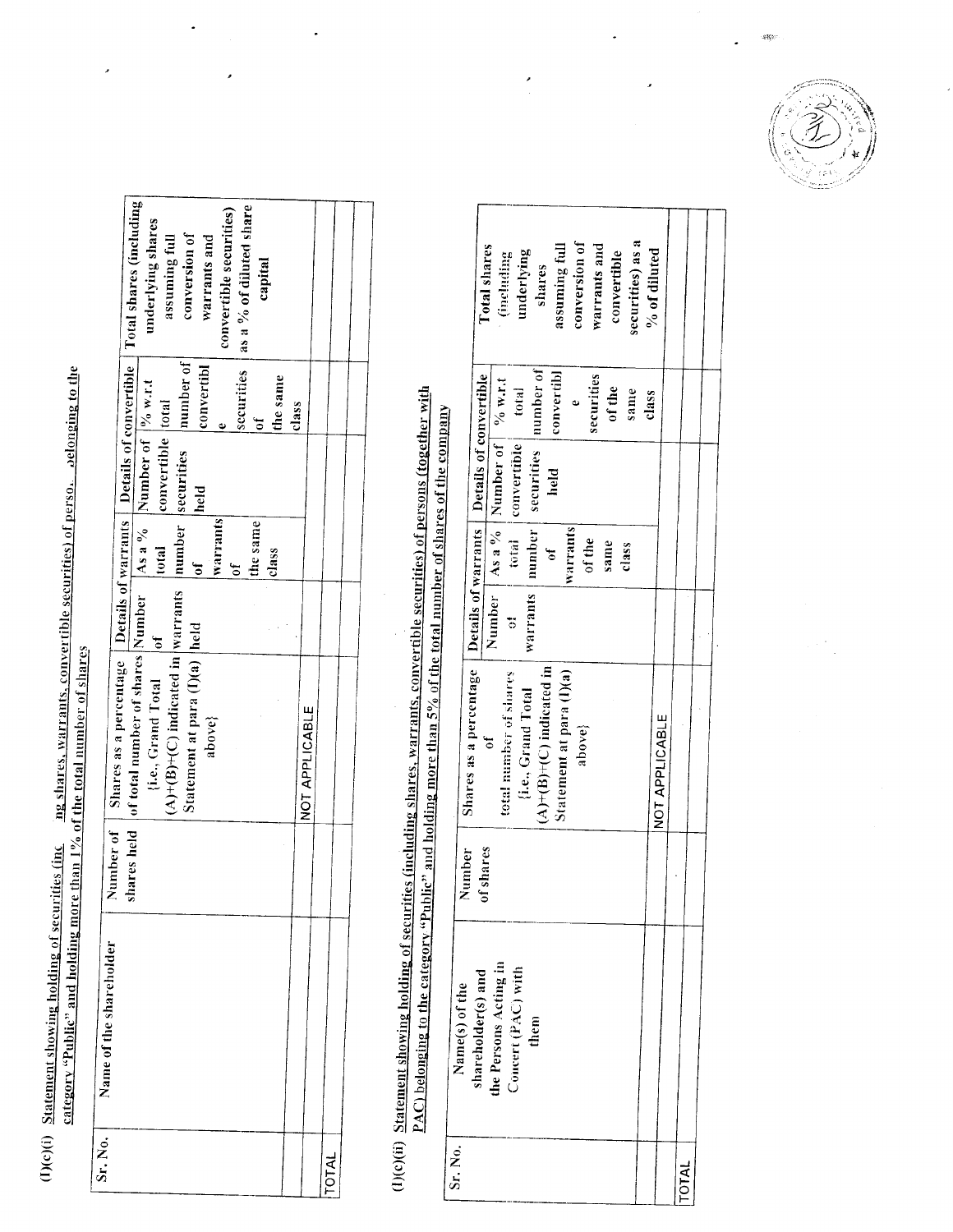## (I)(d) Statement showing details of locked-in shares

Ļ

| ocked-in shares as a percentage of total number [Promoter/Promoter<br>rares of shares {i.e., Grand Total $(A)+(B)+(C)$ indicated $ Group/Public$<br>[in Statement at para (I)(a) above} | <b>NOT APPLICABLE</b> |              |
|-----------------------------------------------------------------------------------------------------------------------------------------------------------------------------------------|-----------------------|--------------|
| locked-in sh                                                                                                                                                                            |                       |              |
| Sr. No. IName of INumber of                                                                                                                                                             |                       | <b>LOTAL</b> |

j